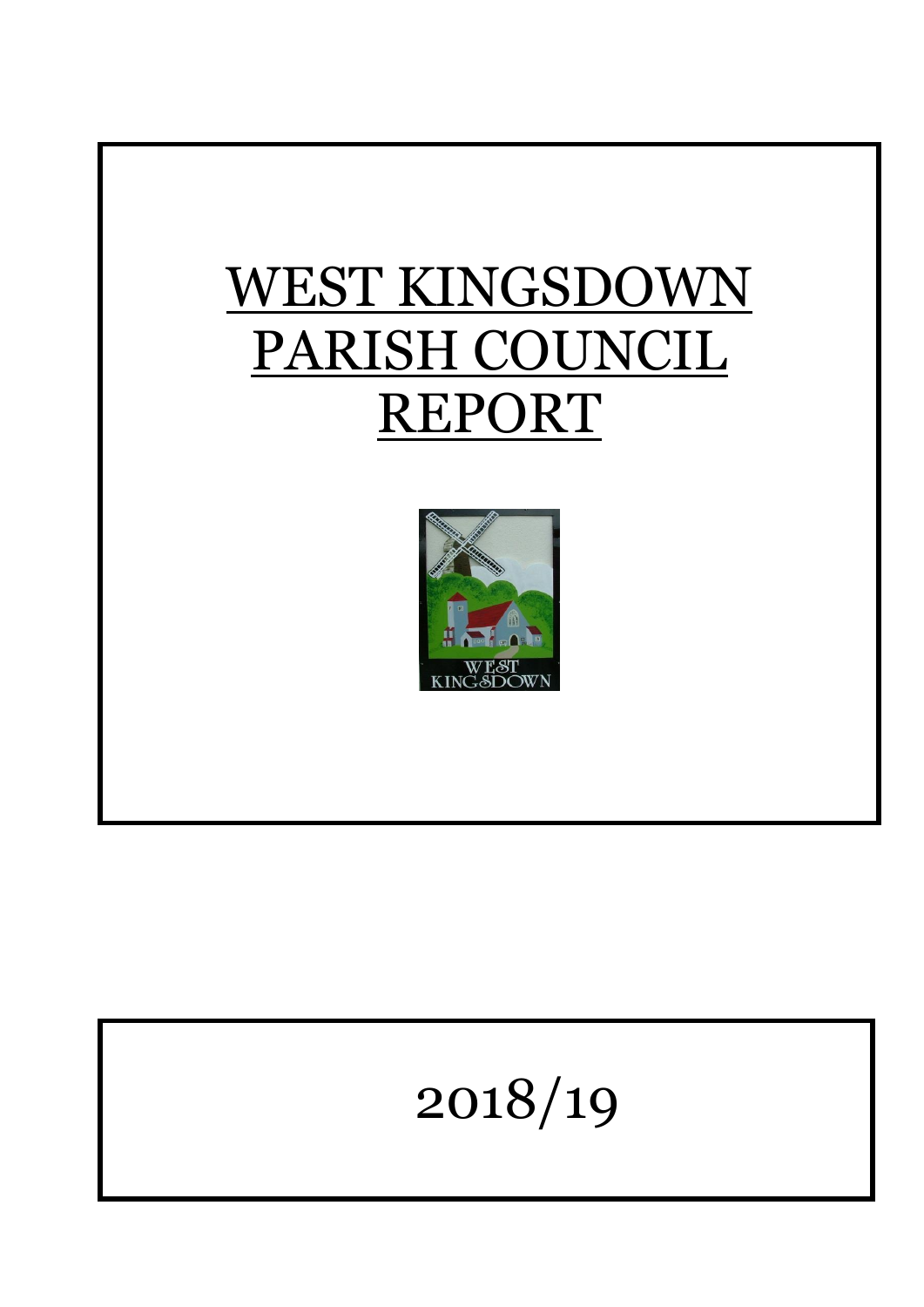The Parish Council is responsible for the civil parish which includes West Kingsdown, Woodlands, Knatts Valley and East Hill.

We have 11 Councillors who make up the Parish Council. They serve a four year term which expires this May.

This report provides an opportunity for the Parish Council to account to local residents on the way it has discharged its responsibilities and managed the Council's assets in the previous twelve months.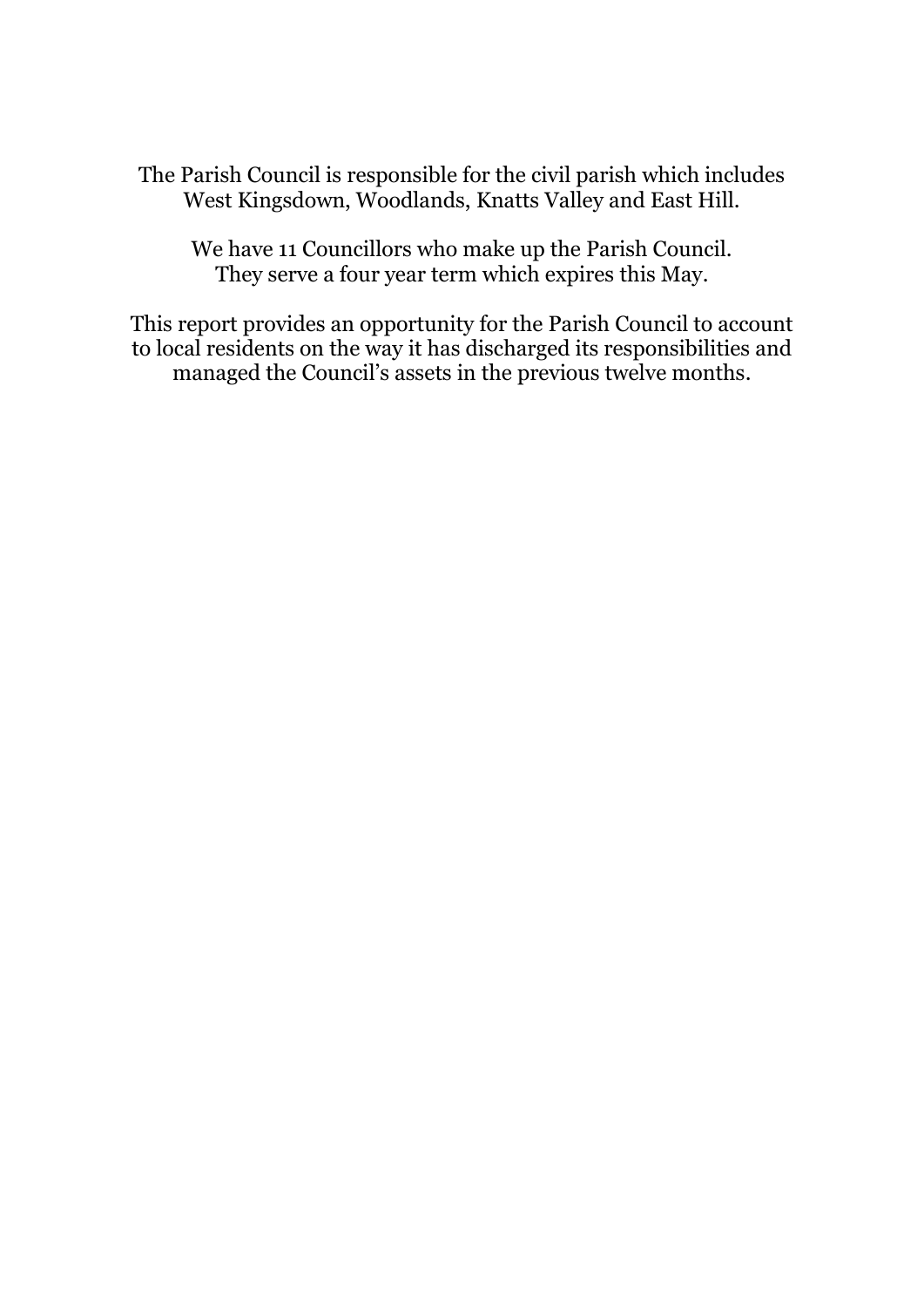#### **Chairman's report 2018/2019.**

This is my fourth year as the Chairman of your Council. Meetings of the full Council are held on a regular basis and each is preceded by an opportunity for members of the public to ask questions. The General Purposes Committee meets between Council meetings often looking at matters in detail making recommendations to the full Council for its consideration. Meetings of the Council and the General Purposes Committee are preceded on an as required basis by a meeting of the Planning Committee. If you have concerns about a planning application then please do come along and make representations to the members. Please remember, however, that the Council has to consider the application on the basis of 'Material Planning Considerations' which may not include matters which you might consider important which include things such as loss of property value. The Council's precept is set at a meeting of its Finance Committee in January each year. All of the meetings are open to the public but they are not public meetings.

The Council works closely with the Old School Management Committee, the Church Woods Management Committee and the Village Hall Management Committee. Each of these is an independent registered charity and your Council is represented on them. They perform an important role in looking after village assets and the work put into them by their volunteer committee members is of considerable value to our community. Managing these assets in this way enables them to apply for grants which the Parish Council will not be eligible for. Reports from each of the Committees are included in this document.

One of the more onerous roles for a Councillor is to be Chairman of the Planning Committee and Mrs Josie Watchorn has continued in this office for the past year. Her knowledge and expertise in planning matters and the history of planning applications in the village has been invaluable to the Council.

Roy Barry has ably assisted us in the consideration of the village footpaths and regularly walks them drawing our attention to matters of concern for which he is thanked.

Jackie West our KCC Warden plays a valuable role in our community which is very much appreciated by parishioners and Councillors alike. Regrettably with the changes in the disposition of the Sevenoaks PCSOs we have not enjoyed the level of support received in previous years. Our views on this have been made known to those in charge.

Mrs Pat Bosley has been Chairman of Sevenoaks District Council for the past year. Despite her very busy schedule she, with the support of our other Parish based District Councillor, her husband Ian Bosley have assisted us in matters relating to the functions of the District Council. They are both standing down as District Councillors at the forthcoming election and we owe them a great deal for their work as District Councillors over quite a few years.

Our Kent County Councillor David Brazier attends Parish Council meetings and is always responsive to queries from the Council, individual Councillors and parishioners. If you have concerns about aspects of the County Council's functions which you might not wish to raise via the Parish Council then do not hesitate to contact him directly.

Following some difficulty over the caretaking of the Pavilion Sean Prentice resumed his duties for which we are most grateful. Without a caretaker for the Pavilion we cannot provide a service to the football teams that wish to use our pitches. David Diboll also continues to work for the Council in a paid and voluntary capacity as well, thank you David.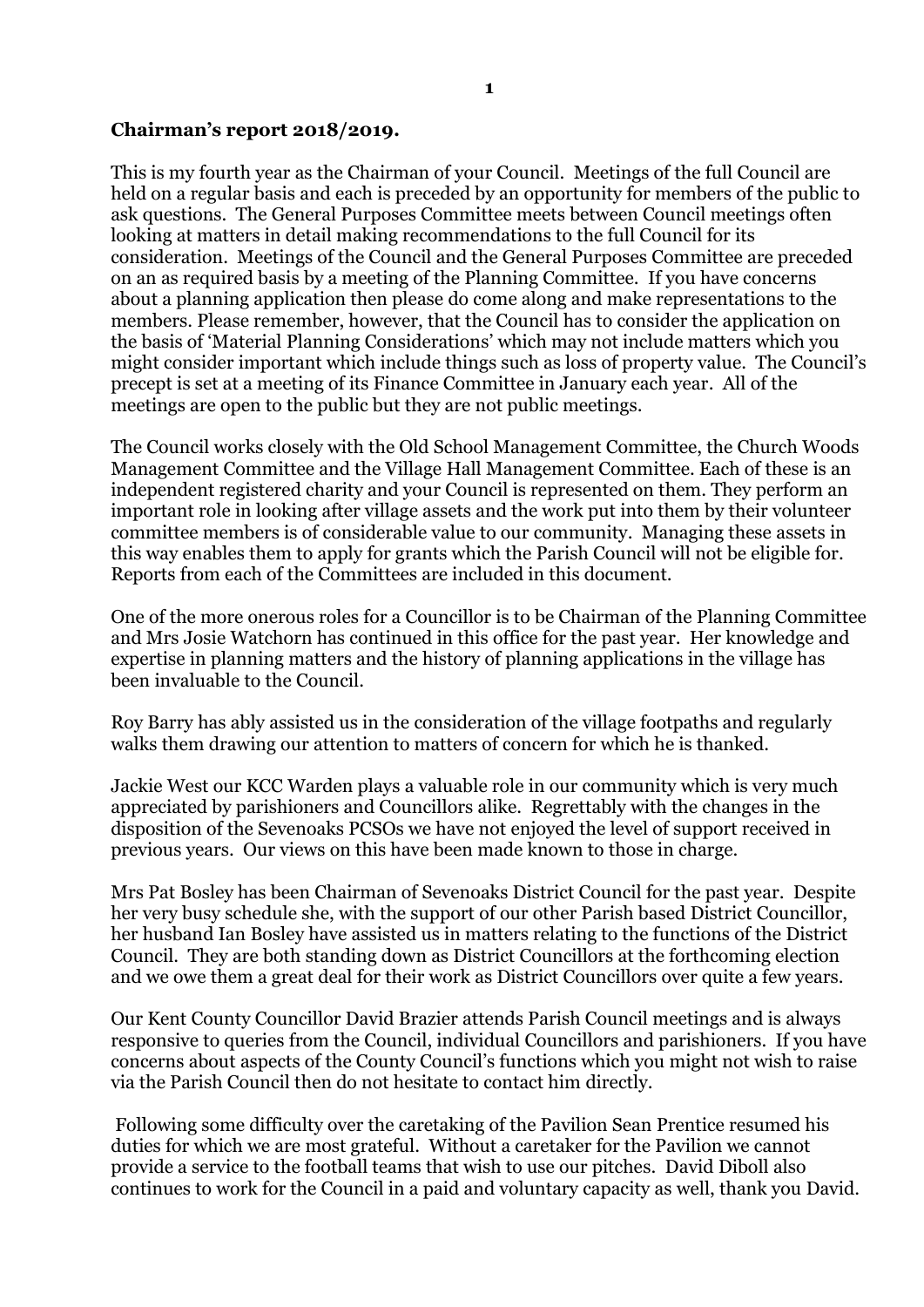Many other people play a significant role in the life of this village and your Councillors were very saddened when Canon Bailey died in February. Apart from his leading role at St Bernadette's his participation in the village Remembrance Sunday Service each year as one of the ever fewer remaining World War 2 veterans will be sorely missed by us all. The Council is very appreciative of all of the work done by many others, both paid and voluntary, that contributes so much to the life and community of our village.

Lynda Harrison, our Clerk plays an invaluable role as the public face of the Council and looks after day to day business and our finances in an effective and efficient way.

This year sees all of the Parish Councillors complete their four year term off office. To those who choose to stand down, thank you for your service to our community. For those that choose to stand for election again then best wishes for the future if you are re-elected and thank you if that does not happen. It should be noted that Parish Councillors work on an entirely voluntary basis, they receive no allowances or expenses.

I am standing down after twenty years serving this Parish, the last four as Chairman. It has been an interesting and, overall, worthwhile experience. I would encourage anyone who has the interests of the Parish at heart to stand for election.

Cllr. Martin Stoneham

#### **Councillors**

| Mr Martin Stoneham    | Chairman of the Parish Council and Finance Committee    |
|-----------------------|---------------------------------------------------------|
| Mr Clive Yarnold      | Vice Chairman of the Parish Council and Chairman of the |
|                       | General Purpose Committee to January 2019               |
| Mr Alex Illingworth   | Vice Chairman of the Parish Council and Chairman of the |
|                       | General Purpose Committee from February 2019            |
| Mrs Josie Watchorn    | <b>Chairman of Planning Committee</b>                   |
| Mrs Ian Bosley        | Vice Chairman of the Planning                           |
| Mrs Pat Bosley        |                                                         |
| Mr Graham Christie    |                                                         |
| Mr Vic Codling        |                                                         |
| Miss Jodie Holdstock  |                                                         |
| Mr David Land         |                                                         |
| Mrs Margaret Richards |                                                         |

Full Parish Council Meetings are held monthly, with the exception of August due to holidays, and the General Purposes Committee meet on the second Monday of each month. All meetings of the Council are held at The Old School, School Lane, West Kingsdown. These meetings are open to the public and press to attend.

Minutes of all the meeting are available from the Parish Office, published on the Parish Council's website and in the Library.

In April of each year the Annual Parish Meeting is held which is an opportunity for the Parish Council to report on its activities and for local electors to speak on local issues. This year due to May elections and governing rules the annual Parish Meeting is March

#### **Parish Office**

Opening hours to the public remain between 11am – 1pm on a Monday, Tuesday and Friday, and at other times by appointment. This enables the Clerk to carry out her other duties more effectively. The answering machine is on at all times for messages to be left. Some of the Clerk's work is office based; other matters take her out and about in the village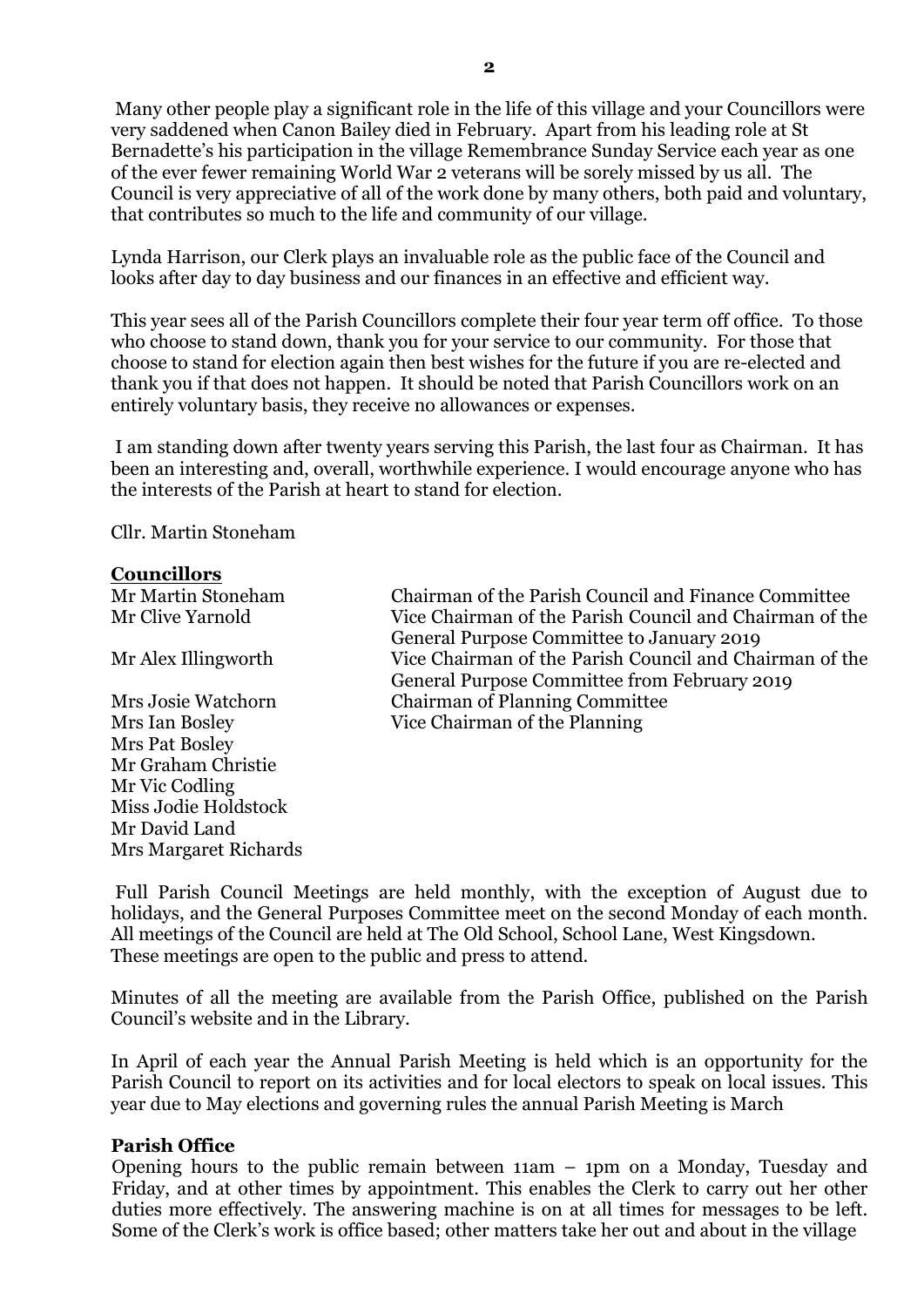or representing West Kingsdown Parish Council at meetings at various levels. The role of the Clerk is as a point of contact for the public, administrator and Financial Officer and a lot more besides.

#### **Code of Conduct**

In accordance with legislation the Councillors conduct the affairs of the Council in accordance with the Code of Conduct set out by the Sevenoaks District Council Standards Committee. Councillors receive regular updates regarding changes in legislations. 2017/18 saw Councillors review and complete their declarations of interest. All relevant paperwork was completed and copies sent to the District Council as required by law.

#### **Publicity**

The Parish website continues to be maintained and updated with information for the community. The Parish Council also continues to provide information to parishioners with its regular newsletters printed in SEKAM, the St Edmund's Parish magazine. Notice boards are also used to publish dates of meetings. Notice boards are Fawkham Road, Hever Road, Gamecock Meadow, East Hill and Knatts Valley, as well as a notice board in the entrance hall of the library.

#### **Kent County Community Warden Scheme**

We continue to share our Community Warden Jackie West with Fawkham and Hartley and value the contribution that Jackie makes to this community, she regularly engages with local community groups and helping the elderly and vulnerable with welfare issues. Jackie has become a great asset to West Kingsdown, providing a visible presence within the community and liaising with groups and organisations and at the local school. Jackie always goes that extra mile to help where she can. This year Jackie has been very involved helping the vulnerable residents with dementia and being there for support on a practical and emotional level for carers. She is always very efficient in her role. Her report is attached.

#### **Hever Road Shops**

The Parish Council continues to maintain this important central area in the local community. It is regularly litter picked by Sevenoaks District Council and when icy David Diboll who is employed by the Parish Council grits the area. The car parks to the rear of the Co-operative store and Springles Nursery are privately owned and not maintained by the Parish Council. The Parish Council organised a working party to clear the fly tipping, however within a few days there The Parish Council are working with the District Council to try to deter people from fly tipping to solve this continuous problem.

#### **Allotments**

The Parish Council manages 26 allotment plots at two locations, the Recreation Ground and by Beacon Row, London Road. We currently have one plot available. Please contact the office if you are interested.

## **Youth Work and Holiday Activities Scheme**

The half term holiday club struggled this year and the day that the Parish Council offered only had a take up of 7 children. Members will review at their finance meeting in January 2020 whether the February Half term activity days would continue.

The Parish Council employ West Kent Extra and are working closely with them to try to build up a youth groups for young people in the village and surrounding areas. This meeting Thursday evenings at the Youth Hut on the Gamecock Meadow.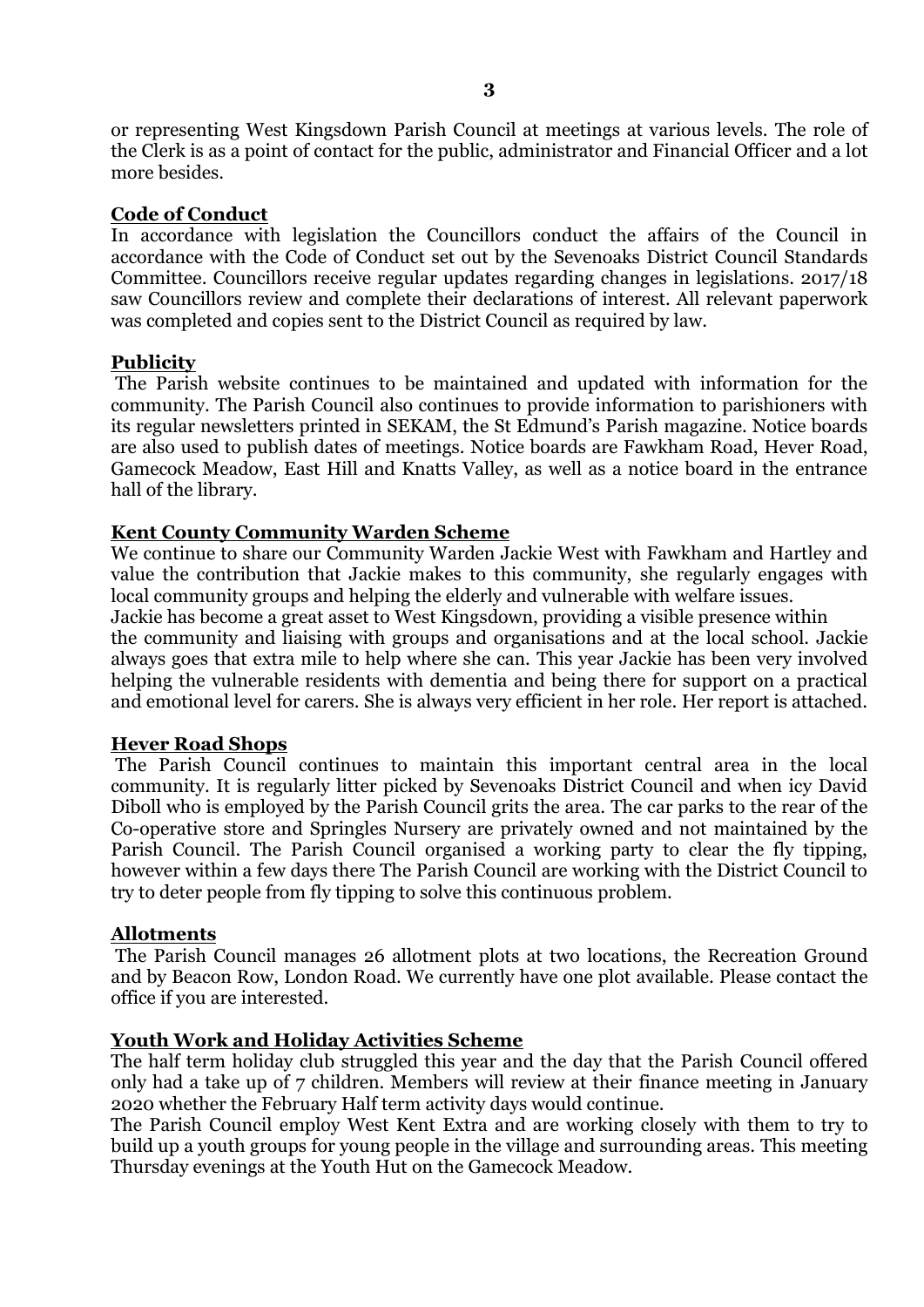## **Land owned by Parish Council**

The Parish Council continues to maintain land it owns in Millfield, Meadowbank, Thornbank, Oakland's Close, Chancel Close, Hever Avenue Recreation Ground, Gamecock Meadow, School Lane and the Burial ground. The grounds contracts have been awarded for 2019-2022 and we look forward to working with those firms allocated the contract to keep the village looking nice and cared for.

## **Future Projects**

The Council has begun to look into affordable housing needs for residents, Councillors have met with Hastoe who they decided to appoint to move the project forward. It is in its early stages but it is hoped to provide a small development possibly for residents who don't want to leave the village but who wish to downsize, therefore, releasing larger houses for families to purchase. West Kingsdown is also proud to have become a dementia friendly village. The council are also starting works to extend the Burial Ground and plots as filling the current area. This will be extensive works to woods purchased by the Parish Council from Rochester diocese. This will then provide long term space for Burials of loved ones in West Kingsdown.

## **Finance Committee**

The Finance Committee, under the Chairmanship of Cllr Martin Stoneham, meets to set the budgets and the precept for the forthcoming year in January. In July the committee met to carry out the annual review of employee's salaries, and again in November to consider grant applications made by local organisation for financial assistance from the Parish Council.

The Finance Committee also monitors the Council's accounts which are managed on a day to day basis by the Clerk, to ensure that expenditure is in line with budgeted allocations. Regular internal audits are carried out and annual external audit as well. Finally the accounts are submitted to the Audit Commission in June of each year. The Council has increased wages in-line with legislation to meet the minimum living wage hourly rate.

## **General Purpose Committee**

The main business of the Committee covers public footpaths, maintenance of the Parish Council's Burial Ground, the Gamecock Meadow, the Recreation Ground (Hever Avenue) and the various open spaces in Millfield Road, Meadowbank, Chancel Close, Oaklands Close, Thornbank, the School Lane Garden and the land at the bottom of Neal Road.

## **Burial Ground**

The Burial Ground was inspected regularly and general maintenance and tree works were carried out:-

- The path was widened to ease access to the new area of the Burial Ground for funerals. This area should be brought into use during the coming year.
- A survey for a further extension of the burial ground has been commissioned in order to provide increased capacity for the future. This will be a major project involving extensive ground clearance

## **The Gamecock Meadow**

Inspections of the Recreation Ground have been undertaken on a regular basis. No major problems but minor points identified in the course of these inspections have been rectified:-

- The guttering and fascias have been replaced on the groundsman's store.
- A pan tilt and zoom camera has been installed to the Library building.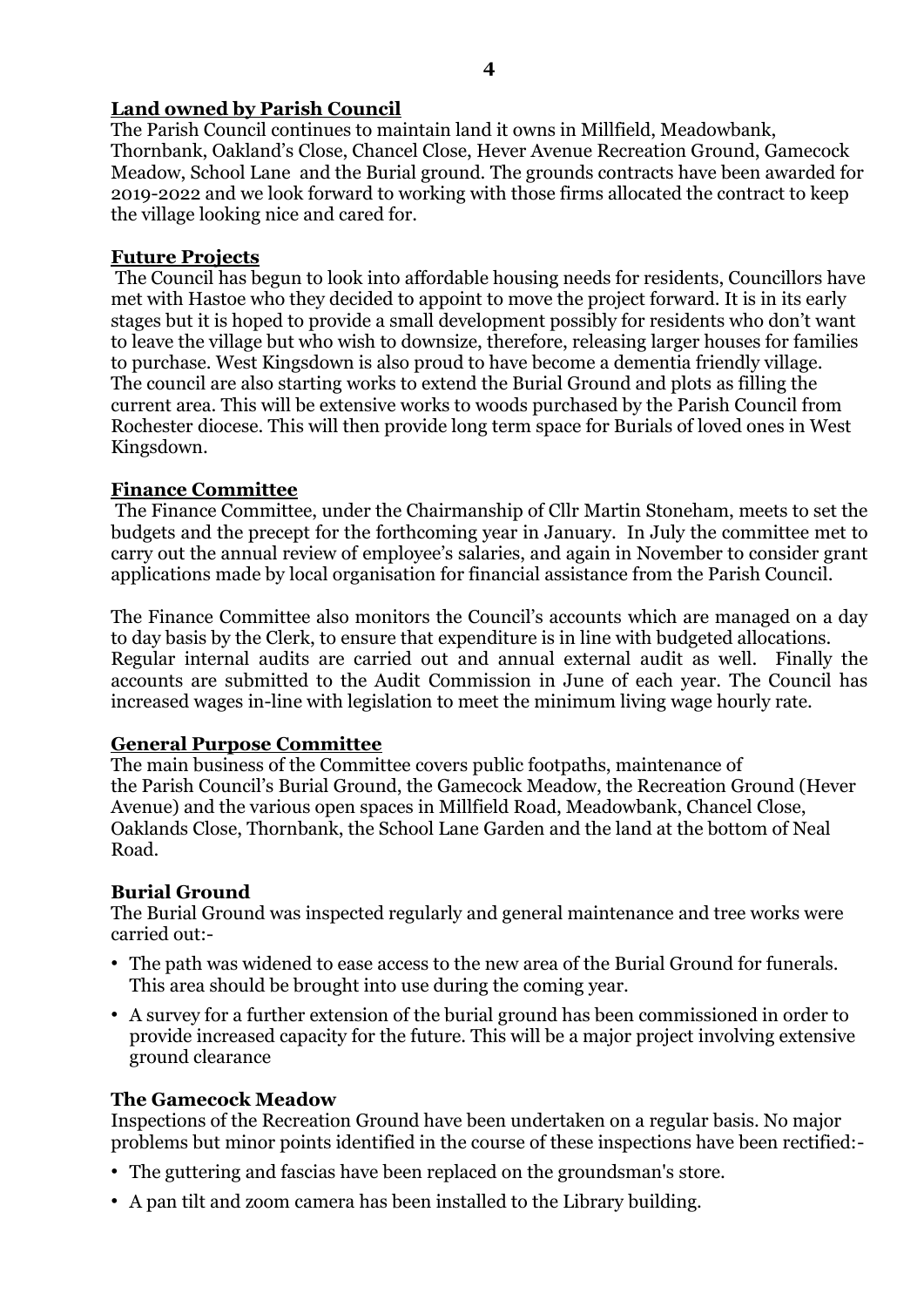- The main football pitch has been moved further into the Gamecock field in order to stop footballs going into the adjacent field and avoiding further damage to the old goalmouth areas.
- Both pitches have been slit and harrowed to ensure that the quality of the pitches is maintained for future seasons.

### **General**

The grounds and gardening contract for the Parish were tendered and let to new suppliers.

Regular inspections of the Recreation Ground in Hever Avenue were undertaken and all identified maintenance has been completed.

The telephone kiosk adjacent to the shops has been adopted in order that following refurbishment it can house a defibrillator for the use of the community.

A given its poor appearance a working party was organised to litter pick and tidy up the car park behind the shops in Hever Road.

Dog fouling continues to be a problem across the Parish and several articles have been published in SEKAM asking dog owners to ensure that they pick up after their pets.

In conclusion I would like to thank Cllr Clive Yarnold who was Chairman of the General Purposes Committee for most of the year and under whose stewardship most of the above works were carried out. I wold also like to thank all of my fellow Councillors and Mr Roy Barry our voluntary Footpaths Officer for their hard work during the past year.

Alex Illingworth – Chairman of general Purpose Committee

#### **Planning Committee**

During the period from 1st April 2018 to 31st March 2019 the Parish Council were invited to comment on 50 planning applications. This was a slight increase on last year when we commented on 43 plans. This increase is surprising in view of current uncertainties and Sevenoaks District Council's pre-application service.

Over the year 41 planning applications were determined by Sevenoaks District Council – a decrease of 2 when compared with the 43 determined in 2017/18. 31 were approved and 10 refused. Of the applications determined, 19 were within the village envelope. Of these 16 were approved and 3 refused.

Within the Green Belt 22 proposals were determined. Of these 15 were approved and 7 refused. This is the first year in which the number of applications in the Green Belt has exceeded those in the Village envelope. Again this reflects our much weakened planning system.

There have been 4 Appeal decisions in the past year, 2 on properties within the Village Envelope and 2 in the Green Belt. All were dismissed.

The countryside is under threat from all sides. Apart from the normal planning consultations, the Parish Council has twice been asked to comment on the latest review of the Sevenoaks District Local Plan. The District Council's 2015-2035 new housing allocation by central Government was 13,960. This is nearly four times the allocation for the previous period and will dramatically change the appearance of the District, 96% of which is within the Metropolitan Green Belt.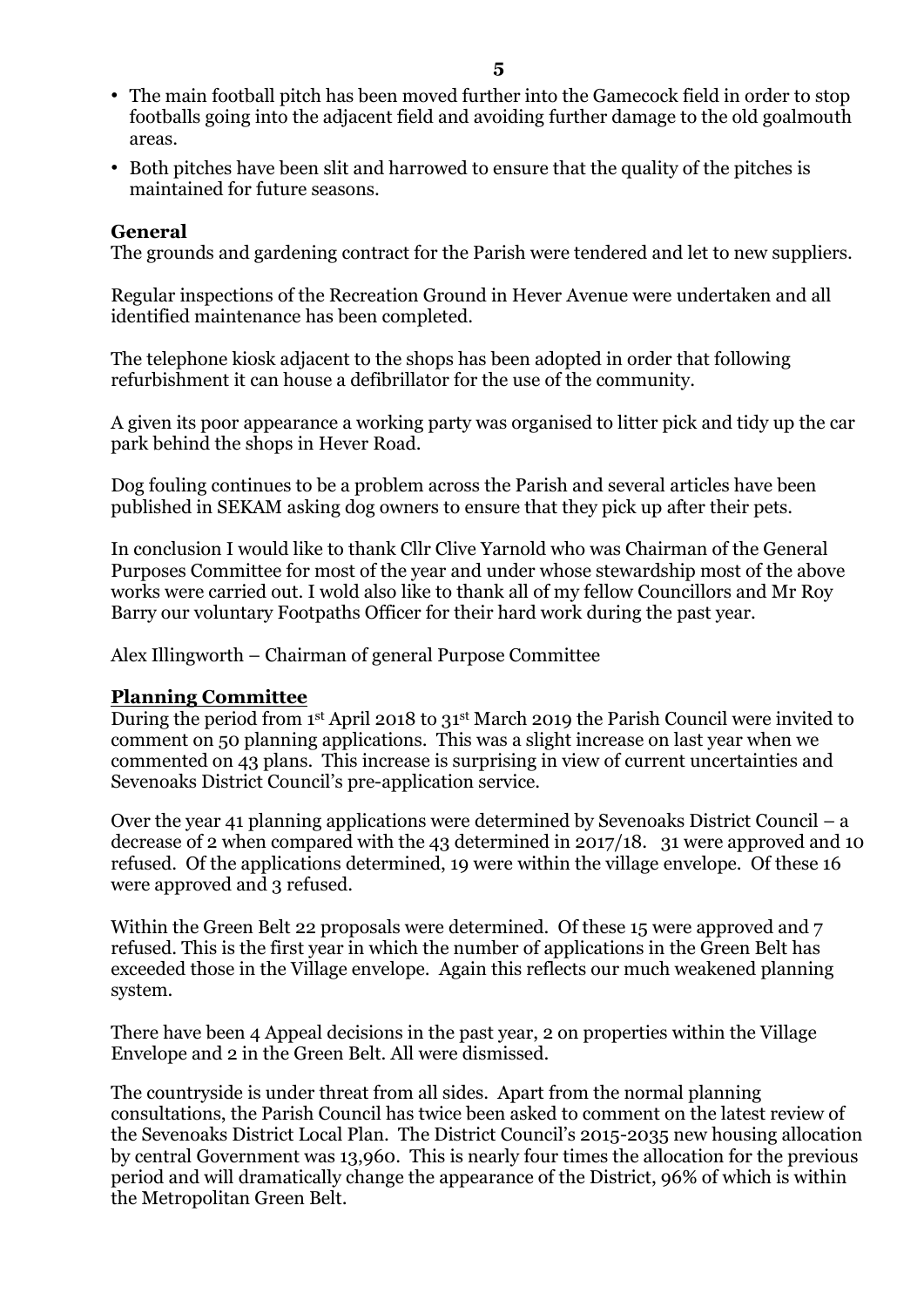So far it seems that West Kingsdown will be far less affected that some other villages but the District Council is going forward on the basis of approximately 75% of the allocation, with half the dwellings on sites within the Green Belt. This will all be fought out at a public enquiry later in the year, after which anything can happen. In the meantime landowners will continue to "try their luck".

J Watchorn Chairman of the Planning Committee

## **Old School, School Lane**

This community site, owned by the Parish Council, is leased to and managed on a day to day basis by the Old School Management Committee [Registered Charity No. 1088339].

The buildings are used by Pre-School, Kings Church and Woodside Dance Studio. The old school building is used by Pre-School and local organisations, including a Gardening Group and a Camera Club and is available for meetings and parties. The Management Committee meets regularly to oversee the site and carry out day to day maintenance.

During the last year the focus has been on sorting the old water pipes on the site. There have been several water leaks which remained undetected until large bills were received. This has resulted in a new pipes being installed first to the Old Building and more recently to the other two buildings, resulting in a new leak free supply to the whole site.

Mrs Pat Bosley,

Chairman of the Trustees

## **Church Wood Report**

Work continues in accordance with the original Management Plan, the aims of which are to gradually return Church Wood to a native broadleaved woodland.

The weekly work parties continue. Tasks undertaken this year include clearing rubbish, pond and path maintenance and clearing around the young trees. The high winds during the year have resulted in more leaning and fallen trees needing to be cleared from the paths. As well as saving money, their presence in the wood keeps Committee Members up to date with what is going on in there.

Dormouse surveys continued thanks to the two licence holders trained by Angela Pearson, one of whom took part until four weeks before her baby was due. Over all dormouse numbers were disappointing. The season started well but numbers fell off during the very hot weather. A similar thing happened last year but the hot spell did not last as long. It is believed that dormice go to ground where the temperature does not fluctuate as much.

Work on the Westfield gate was carried out in the summer. Unfortunately, there are still a few problems that will need to be tweaked in the coming months.

The Committee has taken the first steps towards having a new Management Plan drawn up. This in turn will enable it to access further forestry grants and a new felling licence. As well as more wild flowers, more bird life is returning to the wood, buzzards seem to be doing well. It is possible they are responsible for keeping the numbers of parakeets in check.

Finally, the wood anemonies and wood sorrel are out and, in two or three weeks will be joined by the blue bells so why not pay Church Wood a visit, or even better, join Members of the Committee on a Tuesday morning work party.

Josie Watchorn Chair of the Trustees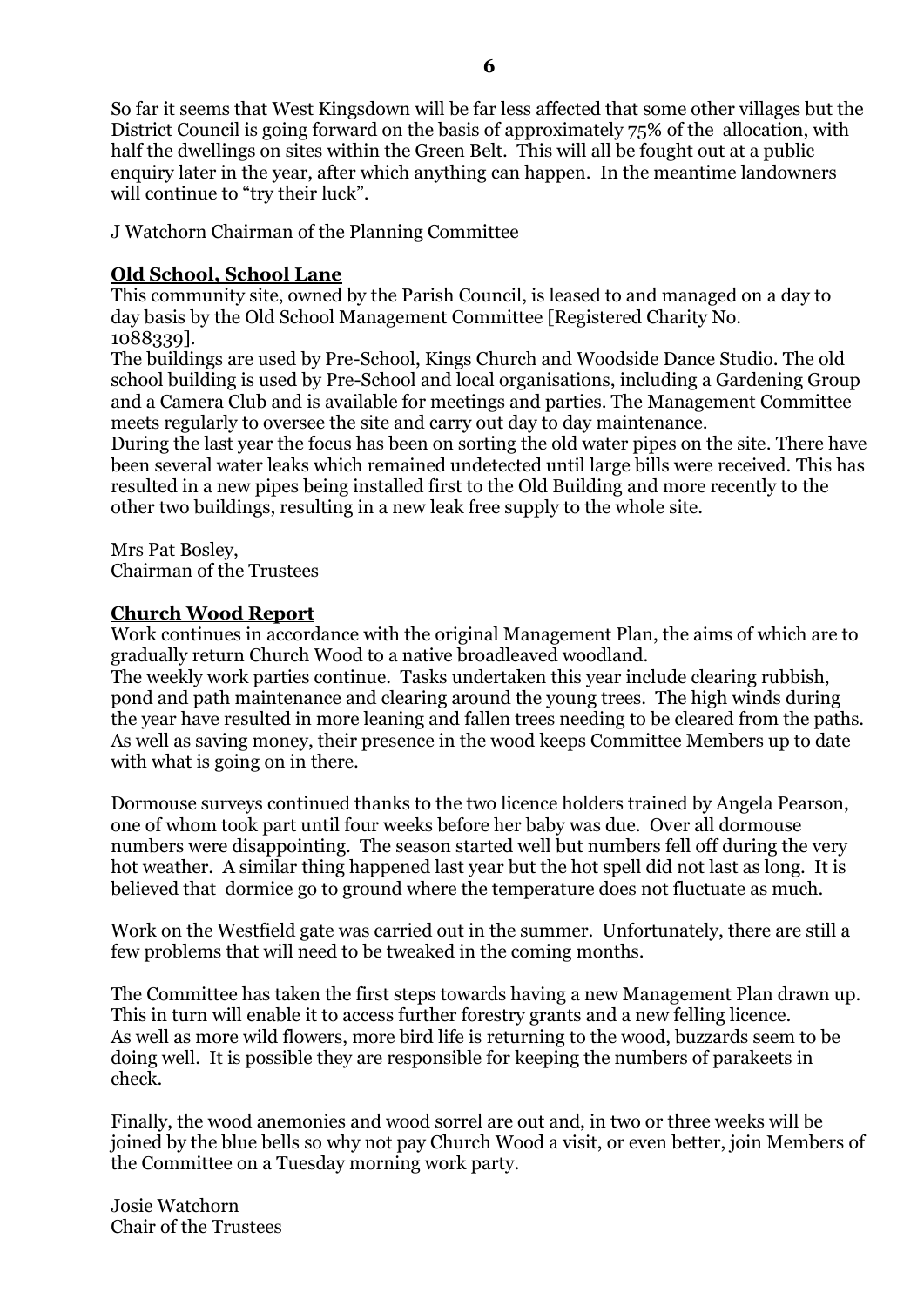## **Village Hall report**

This community site, owned by the Parish Council, is leased to and managed on a day to day basis by the **Village Hall Management Committee** [Registered Charity No. 302776]. The Village Hall report is given to the public at the Annual General Meeting (AGM) of the Parish Council.

The Village Hall is continuing to be used by organisations and individuals in a progressive way, throughout the year.

The Boxing Club has developed the upper floor above the Committee room. They have been operating since the end of 2017 in Hall "1" while they have been working to complete the area on the upper floors, which they have now achieved. This area which is leased by the club has been developed into two stories and is being used by youngsters from within and adjacent villages very successfully.

The Public Address system has greatly improved communication within the Hall. The resonance (Echo) problem will finally be removed with the installation of the new sound proofing.

We realised that the current parking area needed to be increased. The financing of an increase in area has been financed by our County Councillor David Brazier whom we thank for his generous assistance. This new parking area has been covered with appropriate mesh and is ready for use.

We are pleased to report that vandalism seems to have abated now the site is being watched by the District Council and local Police. Replacement lights designed by one of the our Trustees have been installed, hopefully those who seem to think it is funny to cause damage will become more public spirited.

Our Caretaker carries out a very valuable job especially as he is only part time. We ask anybody using the Hall to return it to a clean and tidy condition after use. Finding people willing to do the job is not easy.

As Chairman I would like to thank the Trustees and Supporters for their valuable work maintaining the building and especially the gardeners, who weed and care for the plants around the Hall,

The Hall Management committee are all Trustees, the minutes of the meetings are held for inspection in the Village Library.

Vic F Codling Trustee Chairman

## **Brands Hatch Liaison Group**

The Liaison Group provides a forum for communication between the Brands Hatch circuit management and the community in order to ensure that the concerns of the public and the activities and proposals of the circuit owners can be discussed in a constructive way. It usually meets four times each year.

The West Kingsdown Parish Council in common with other local parishes is represented on the Group.

Each of the local District Councillors are members as are three members of the public. The circuit is represented by its Chief Executive, Jonathan Palmer and other key members of his team. Rod Birley who lives in the village is the Chairman.

The group receives applications for support from the funds raised at the Villagers Day and agrees which organisations should receive a share. Special thanks go to Jonathan Palmer and his team at the circuit for organising this well attended event. Copies of the minutes of the group can be seen in the West Kingsdown Library.

Martin Stoneham Parish Council nominee to the group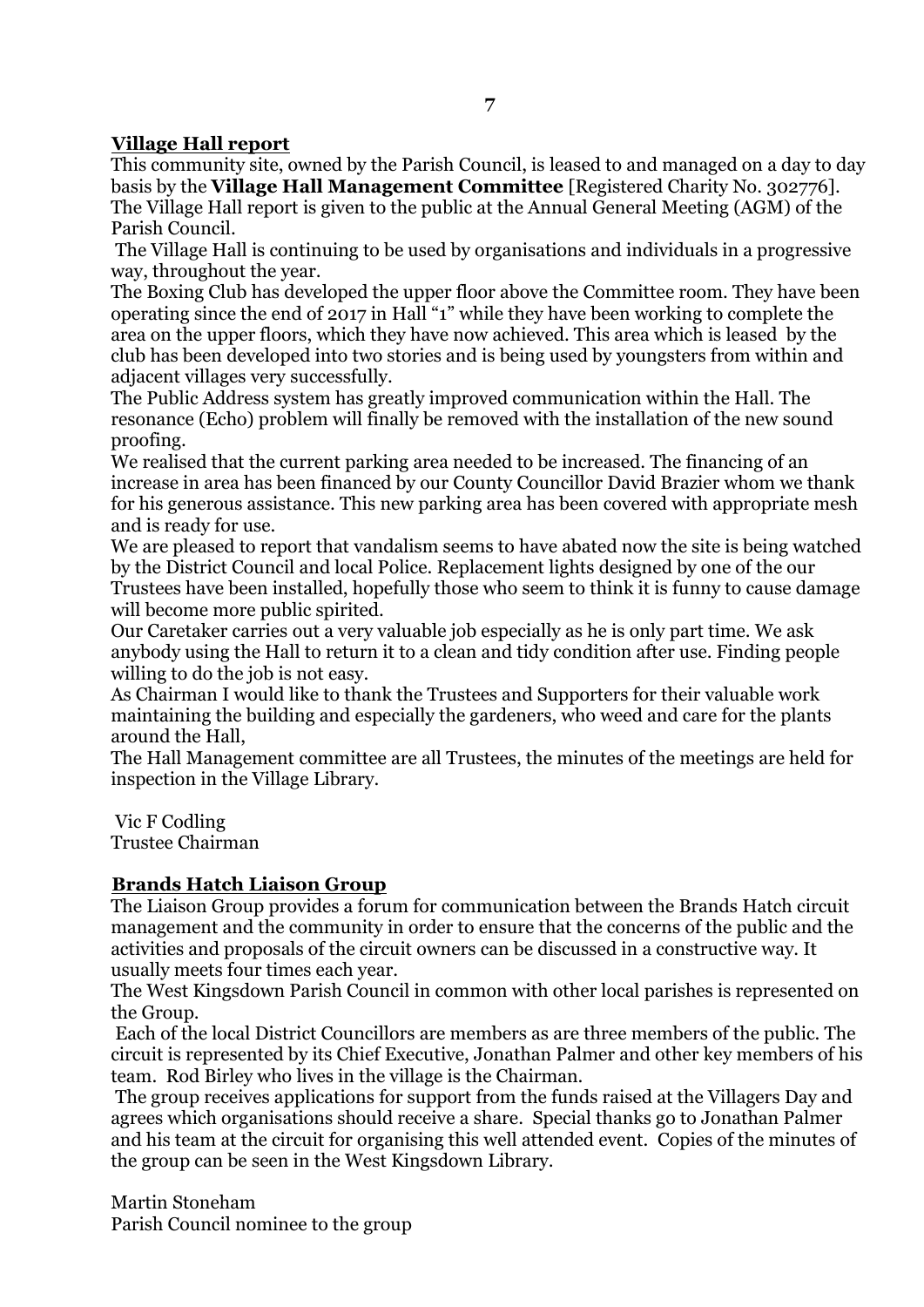

## **Kent Community Warden Service**: Annual Report 2019

The **Kent Community Warden Service** (KCWS) provides a public facing, frontline service for the residents of Kent. Our over-riding objective is *'to create safer and stronger communities'.* 

A Warden's uniformed presence helps build community confidence and reassurance by reducing crime, the fear of crime, deterring anti-social behaviour, improving access to local authorities and fostering social inclusion.

The role of the Community Warden is ever evolving, prompted by the changing needs of our respective communities and other strategic requirements placed upon our Service. We work closely with / on behalf of other operational units within KCC, to address a wide range of issues, for instance: Conducting welfare visits on behalf of Adult Social Care; and, delivery of Trading Standards' *'Stop the Scammer'* project.

Whilst Community Wardens are deployed in specific communities, we do work closely with Community Safety colleagues in extending KCWS support to those communities who do not have "their own" Warden. Community Wardens undertake / support activities that respond to issues arising within communities. Involvement in partnership activities include:

- Community safety campaigns *e.g.,* crime prevention / reduction work within communities.
- Diverse multi-agency referrals / support *e.g.,* elder welfare, E-safety, fraud, hoarding.
- Special events *e.g.,* Safeguarding Adults Awareness Week (all communities), Mental Health Awareness event (10.10.18) in West Kingsdown.

Hopefully this has proved to be a useful insight into our work. Please feel free to contact me if you have any matters you wish to discuss.



## **Jackie West**: Notable Community-Based Activities

- Supported households affected by repeat scam activity (inc. Trucall installation to prevent nuisance phone calls); and, raised public awareness about rogue trader / doorstep crime via community-based presentations*.*
- Shared intelligence with Kent Police / CSU colleagues *e.g.,* reporting ASB in specific areas; and, providd support to those affected by incidents.
- Development of amenities whose objectives include fostering community cohesion and social inclusion *e.g.,* launch of West Kingsdown and New Ash Green 'Simply Singing' groups (March and September 2018), and, New Ash Green Community Hub (May 2018).
- Organised Dementia Friends sessions to raise awareness of living with Dementia.
- Dealt with individually diverse issues that arose within the communities I regularly cover *e.g.,* organising home support for those with no immediate family members.
- Multi-agency actions and events *e.g.,* Organised speakers at Hartley Carers Café and New Ash Green Community Hub; Attended a multi-agency Safeguarding Conference in support of a